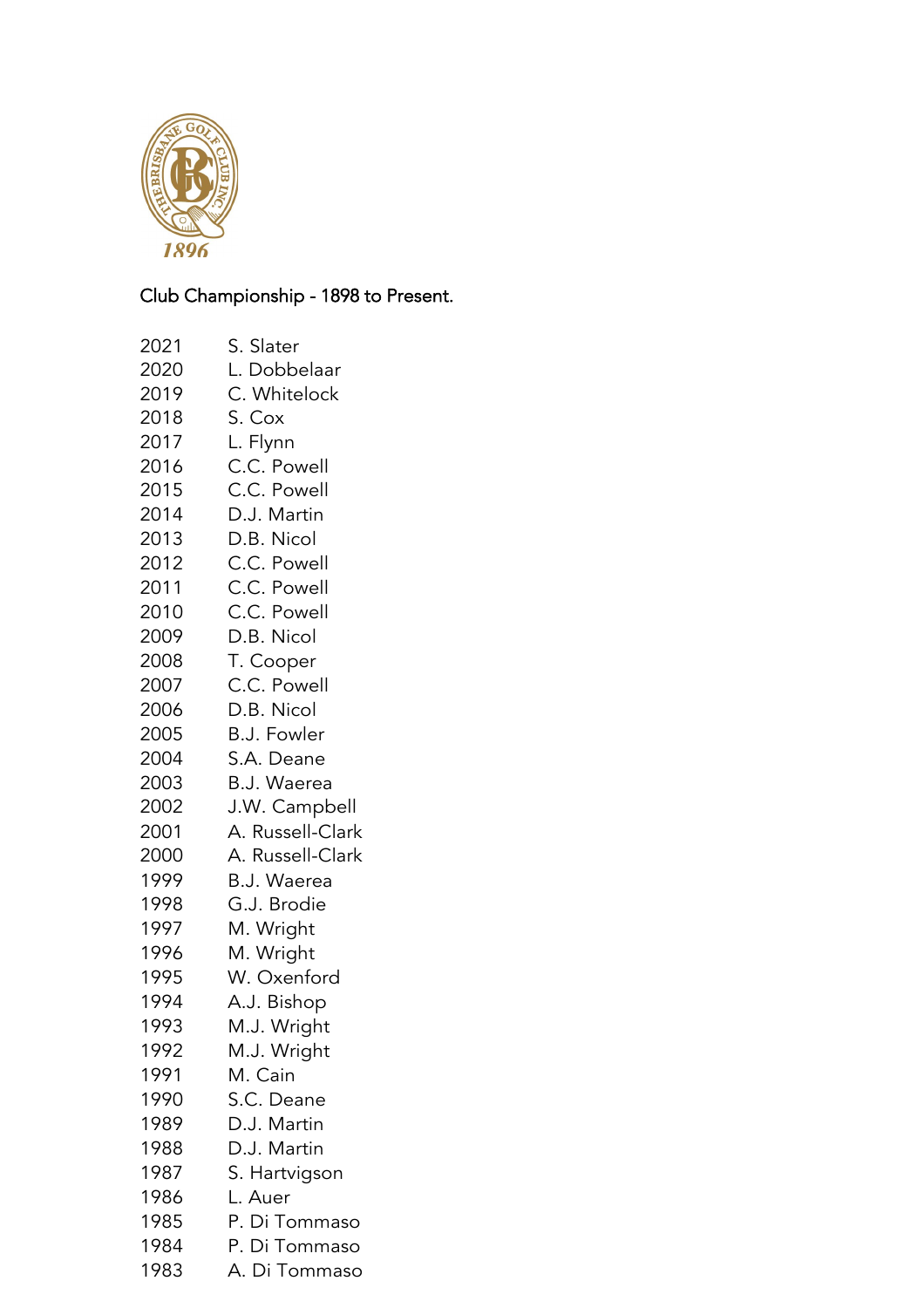| 1982 | A. Di Tommaso           |
|------|-------------------------|
| 1981 | L. Auer                 |
| 1980 | L. Auer                 |
| 1979 | P. Ash                  |
| 1978 | A. Di Tommaso           |
| 1977 | A.J. Bishop             |
| 1976 | A.J. Bishop             |
| 1975 | V.L. Scott              |
| 1974 | G. Weston               |
| 1973 | V.L. Scott              |
| 1972 | V.L. Scott              |
| 1971 | G.C. Brown              |
| 1970 | <b>B.C. Mellersh</b>    |
| 1969 | K.R.J. Cashman          |
| 1968 | G.E. Maddern            |
| 1967 | K.R.J. Cashman          |
| 1966 | K.R.J. Cashman          |
| 1965 | K.R.J. Cashman          |
| 1964 | K.R.J. Cashman          |
| 1963 | K.R.J. Cashman          |
| 1962 | W.D. Wishart            |
| 1961 | R.C. Vines              |
| 1960 | A.H. Colledge           |
| 1959 | W.D. Wishart            |
| 1958 | A.H. Colledge           |
| 1957 | A.H. Colledge           |
| 1956 | A.H. Colledge           |
| 1955 | A.H. Colledge           |
| 1954 | A.H. Colledge           |
| 1953 | A.H. Colledge           |
| 1952 | A.H. Colledge           |
| 1951 | A.H. Colledge           |
| 1950 | W. Stanley              |
| 1949 | A.H. Colledge           |
| 1948 | A.H. Colledge           |
| 1947 | A.H. Colledge           |
| 1946 | A.H. Colledge           |
|      | 1942-1945 NoCompetition |
| 1941 | G.F. Thomson            |
| 1940 | A.H. Colledge           |
| 1939 | G.F. Thomson            |
| 1938 | A.H. Colledge           |
| 1937 | J.G. Trude              |
| 1936 | S. Francis              |
| 1935 | S. Francis              |
| 1934 | C.D. Thompson           |
| 1933 | S. Francis              |

S. Francis